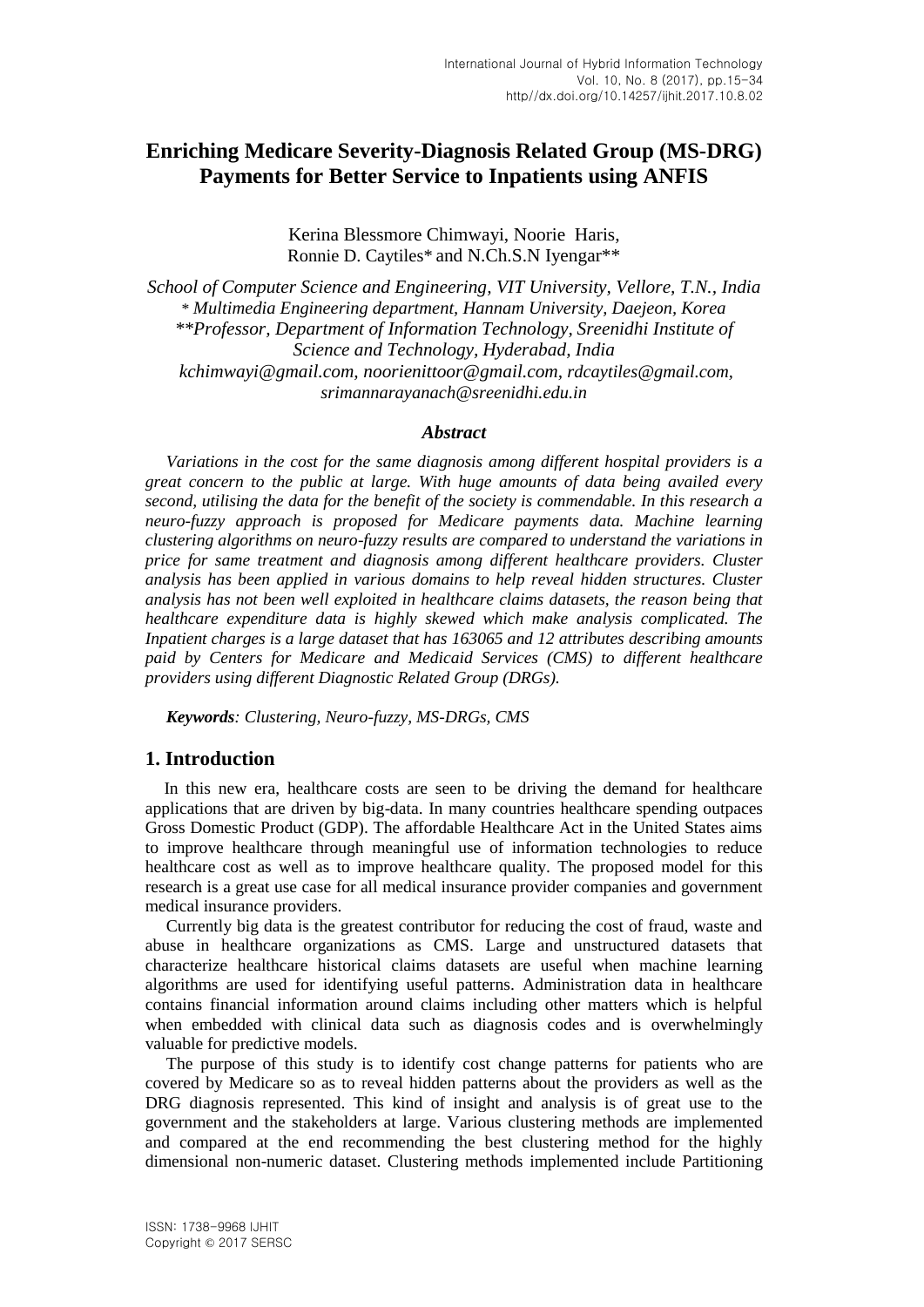Around Medoids (PAM), Hierarchical clustering, K-modes and Self Organising Maps (SOM). Cluster analysis for the dataset will greatly aid in identifying the clusters of the most occurring DRGs among various states, identifying fraud as well as changes in costs amongst the providers. This research therefore employs ANFIS followed by clustering methods for CMS claims dataset so as to provide more transparency, accountability and affordability.

Clustering is a widely used technique for data reduction which is designed to uncover subgroups of observations within a dataset. Formally, clustering is defined as a technique of finding heterogeneous groups of data using a specific dissimilarity criteria. The result of successful clustering is a compact cluster whereby data items in one cluster are more similar to the members in the same cluster than members in the other clusters. Many researchers have worked on various clustering techniques in a bid to cluster medical data to find subtypes that lead to more targeted and effective treatments. Clustering techniques include hierarchical, partitioning and density based.

Meaningful clustering for the medical charges dataset helps to understand the characteristics of population, diseases and this offers extensive application prospects for various fields. Effective clustering in medical domain is of great help and is being explored to improve patient care and the overall quality service in the medical domain.

Majority of clustering algorithms require that mutually exclusive groups be identified. The constraint mentioned is difficult to satisfy in the case of real world medical datasets where mostly elements overlap. Applications of clustering in the medical domain include medical diagnosis and hospital resource management. Medical datasets to a greater extent carry mixed attributes, which therefore require appropriate clustering techniques since most clustering techniques consider numerical data.

In this research a neuro-fuzzy technique is implemented on inpatient charges and the results are clustered using various clustering approaches to compare and validate the results. This is done to understand in-depth the influences of various clustering algorithms on the medicare costs dataset, different methods are compared.

A combination of neural networks and fuzzy logic is generally defined as a system trained by a particular learning algorithm which is derived from neural network theory. Learning is done on the local information and modifications are done locally in the fuzzy system. This approach combine artificial neural networks (ANN) with Fuzzy Rule Based Systems (FRBS). FRBS is laid upon the structure of ANN and the learning algorithm is used to adapt FRBS parameters which can be membership functions. Adaptive Neural Fuzzy Inference System (ANFIS) method for implementing neuro-fuzzy on a medical charges dataset is considered.

Medicare Severity-Diagnosis Related Group (MS-DRG) is a method of putting a particular patient's stay in a hospital in a group so as to facilitate payment for the services acquired. Clinical conditions that are similar in nature are put into one cluster. Each and every hospital discharge is given a certain relevant MS-DRG. Each provider identifier can have various records based on the number of these distinct clusters that are paid for. Inpatient Prospective Payment System (IPPS) per discharge payment considers national payment rates, operating expenses and capital expenses. Rates for payments are adjusted to take into consideration the costs tied to a particular patient's health condition and DRG weight.

### **2. Literature Review**

On a different perspective, authors in [1] proposed a method to tackle the issues related with medical data publishing. These problems include homogeneity attacks and the authors present a graded medical data publishing model which helps in using clustering to partition disease sensitive attribute values. The model helps improve security in the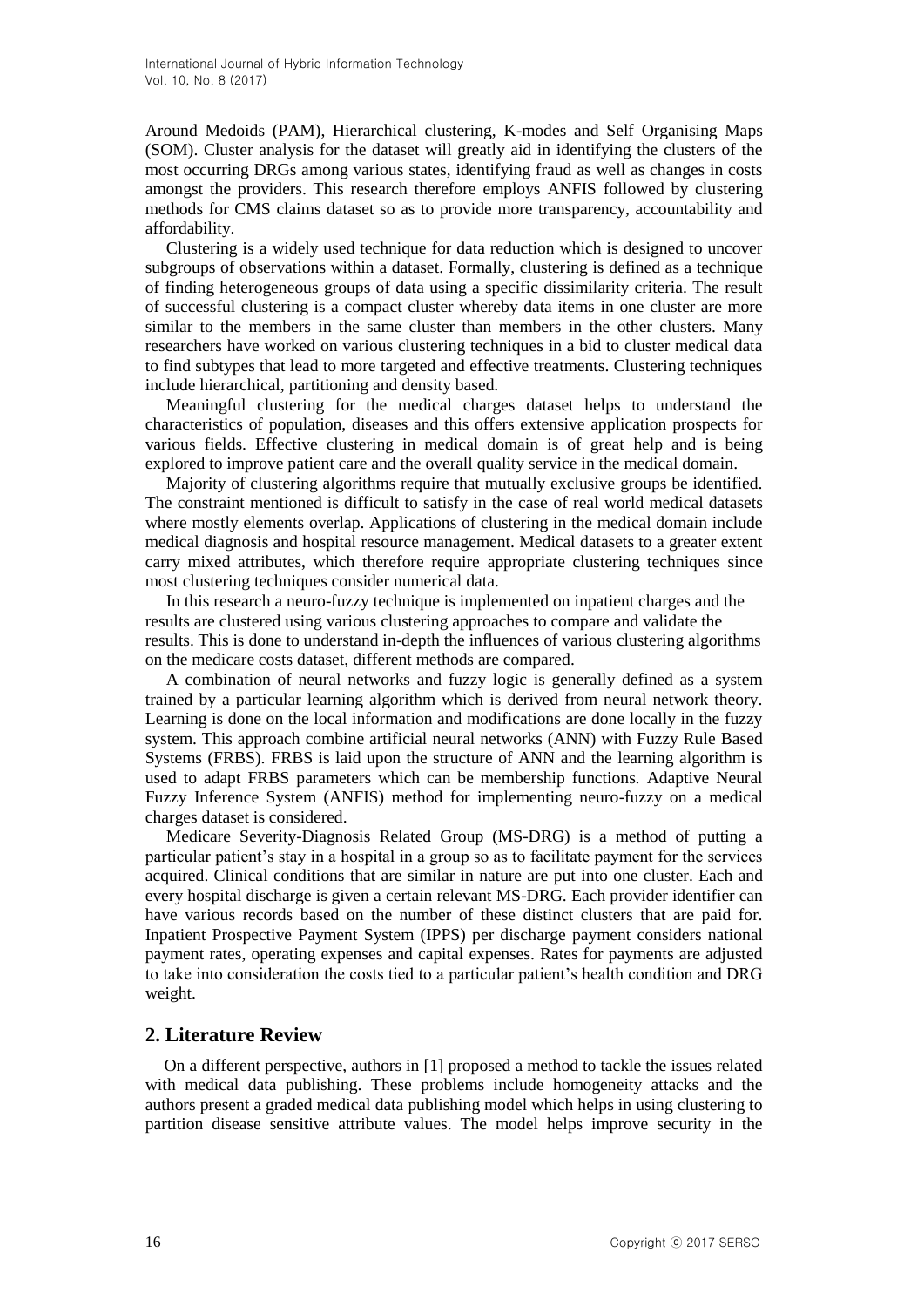medical publishing of data. In [2] the authors highlighted on the use of medical imaging for census data.

 Duong Thi Thu Huyen *et al*., [3] proposed a semi-supervised algorithm called as coclustering technique for analysis of hospitals in terms of cost. Prior knowledge is required in the cases related to real world applications of dataset, so that they can be integrated in the clustering process. The most crucial factors for medical expenses were considered, those that reduced the cost gradually for any treatment at the same time improving the quality of services**.** With the help of these applications, decision-making is important in hospital management. Hospital-cost analysis among inpatients is an important aspect of yearly evaluation of cost in hospitals. New techniques having less computational complexity could be explored for clustering cost data of hospitals to derive more meaningful insights.

 Richa Sharma *et al*., [4] identified patterns that were hidden and useful knowledge were extracted from database regarding medical details. For diagnosing diseases various classification and clustering algorithms have been used. Proposed model was implemented on the datasets of cancer diseases and heart diseases both of which are the complex diseases. Different approaches used in diagnosis of the diseases can be determined by the knowledge derived from the proposed model. Six powerful tools were used for the proposed model. Rapid Miner that is applicable for various business are highly efficient. Business applications, business analytics could also make use of framework. Manual coding to be done is minimal that served as an advantage to the users. R-Programming because of its expertise that is popular among the statisticians. It has the adaptability to implement various graphs. KNIME was used because of the popularity and portability of OS. It also allows plugin and extensions for meeting the requirements. It has also the capability to process large dataset.

 Authors in [6] focus on comparing the results of what is termed statistical outliers with K-means for downsizing medical datasets. These researchers note the importance of proper pre-processing to accurate results in data mining. The results of the study proved that K-means performs better than Statistical outliers in reducing datasets in the presence of missing values.

 Researchers in [7] have considered the k-means-mode for clustering medical data for the sake of predicting the likelihood of diseases. Authors distinguished the results for the K-mean-mode algorithm with background knowledge and without medical background knowledge. The results highlighted that medical knowledge nor hybrid clustering can perform well alone but effectiveness lies in combining both so as to produce excellent results.

 Masumi Okuda *et al*.,[8] Surveyed patients at an emergency hospital in Japan were analyzed using distance for the exploration of the changes of the similarities observed in the factors of hospital regarding performance like, length of stay, hospital rebuilding and waiting time. Outpatient satisfaction structure consisted of those items that move around in hospital, those were personalized care and interpersonal skills. Inpatient satisfaction structure consisted of environmental items like the technical skills and interpersonal skills. When length of stay became longer, consolidation of groups took place to environment and the others. The revised survey after the completion of the survey of rebuilding of hospitals it was found that environmental items were not isolated and they were related to nurses and doctors that showed similarity. Distance usage for analysis has got a potential for exploring patient satisfaction hidden structure.

 Sweta C. Morajkar *et al*., [9] proposed an approach of clustering of temporal data using evolutionary clustering. Time dimension was however not considered. Normally it is seen that clustering techniques usually focus on grouping data objects on the basis of similarity function. Temporal data clustering is an extension of traditional clustering techniques and determines solutions for discovering the information over a time period. A methodology for clustering patients' medical data as proposed based on a new similarity measure. They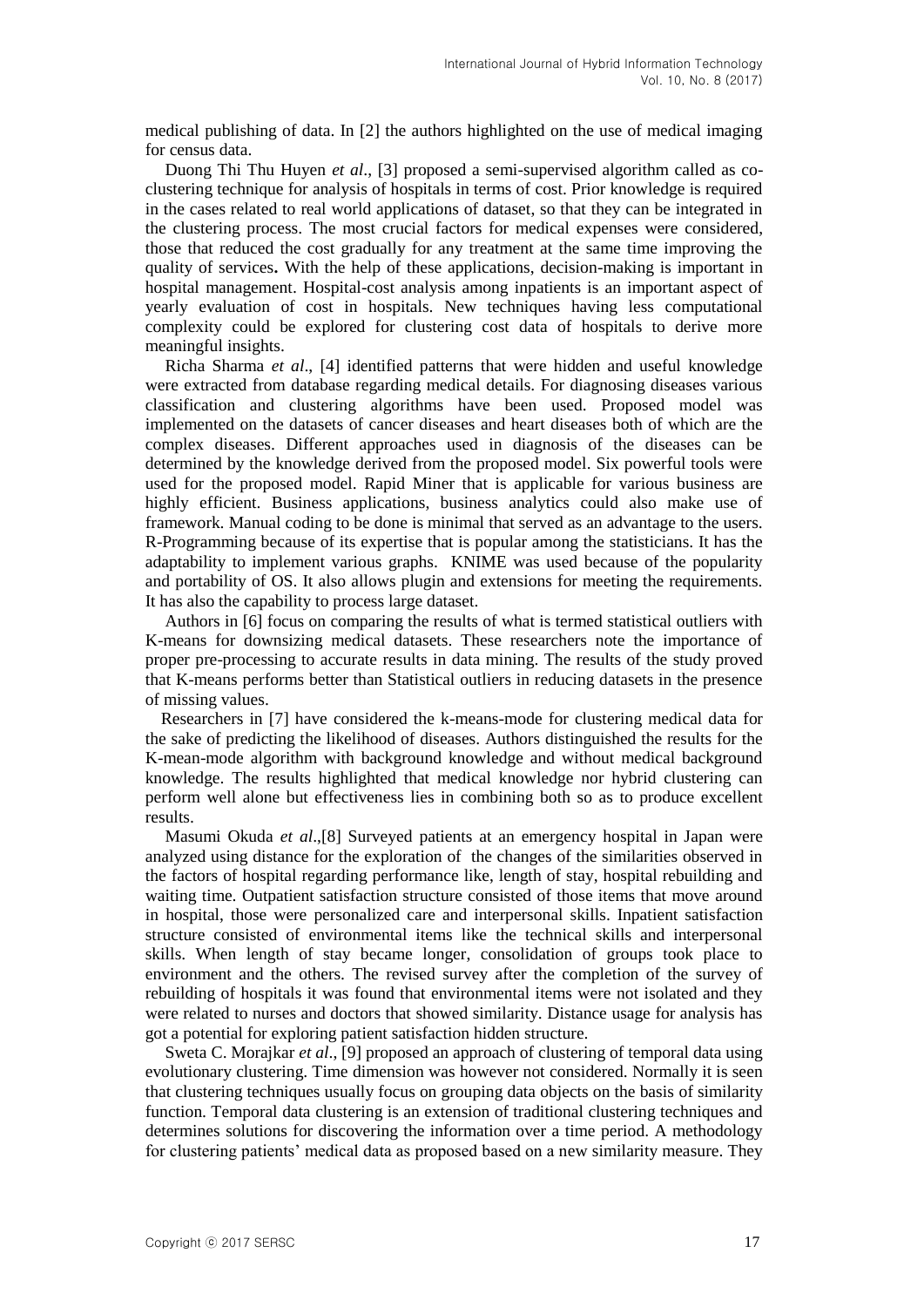have avoided unnecessary distance calculations thereby accelerating the clustering technique on application of such similarity measure.

 In their study [10] considered blended clustering in healthcare data mining. The research observed that in terms of hospital utilization in Australia, length of stay, legal status, age as well as economic situation has an effect in usage of health services. In this approach k-means has been used for a patient profile dataset whereby various patterns of utilizing hospital service for a different population having a wide range of culture beliefs and age were considered.

 B.Simhachalam *et al*., [11], proposed a model that classified the patients suffering from thyroid, on the basis of clustering approach called as Possibilistic Fuzzy C-means clustering. Results that were obtained were compared with Fuzzy c-Means clustering algorithm according to the performance of classification. From the comparisons made, it showed that the Possibilistic Fuzzy C-means clustering technique performed well. The limitations of these clustering methods include issues of running several times to obtain better classification results.

 In a certain study [12] researchers proposed mining sensor data so as to control inpatient environment. Simple K-means has been compared to Hierarchical clustering. Results from the study proved that hierarchical clustering works better than simple Kmeans. Hierarchical clustering here is used to classify each patient in certain cluster whereby the level desired for temperature and light values at a specified time period is achieved. This method performs well because of the ability to learn incrementally.

 Fast search and find of density peaks (FSFDP) was suggested and implemented as noted in [13]. The notion of lower or higher local density is greatly used to describe clusters. Most researchers have considered clustering in the medical fraternity using only the University of California Irvine (UCI) benchmark and real life datasets available from UCI. Researchers proposed that the clustering methodology is suitable for real world practical applications. Dermatology dataset has been exploited using MATLAB.

 In [14] researchers proposed the use of logistic regression for predicting and identifying the acute care patients who might be at risk of being re-admitted. The dataset used in this study is a healthcare claims dataset. Adjusted Clinical Group (ACG) model has been used for generating features focused on an individual for a certain inpatient and outpatient period of time. Aggregated Diagnostics Groups were also considered since these greatly assess an individual's health through the use of prescribed drugs and diagnosis.

 Christina Klüver , [15] introduced a neural network called as Self Enforcing neural network (SEN) that learns through self-organization , to cluster data containing medical details. A validity factor called cue was also considered that affected the clustering of the data. On analysis of results, it was observed that the user can be influenced by the clustering of data through SEN, in turn making data analysis to be dependent on economical and medical interests. Prototype proposed includes concrete examples and shows network's potential for analysis of complex medical data. Greatest limitation is that SEN needs to be reprogrammed according to the latest development to process complex medical data.

 Sankalp Khanna *et al*., [16] describes an approach of applying a clustering technique on the basis of time on data regarding health details for creating visualizations and patient flow analysis. Clustering of inpatients resulted into slots on hourly basis, and were grouped on the basis of certain parameters that resulted into a tool that can visualize and analyse interdependencies and interactions between parameters of hospital patient flow. They could drive simulations for analysis of strategies like discharges that happen at early stages and implement strategies for management of hospital services individually.

 In their research [17] proposed a hybrid model K Harmonic Means and Overlapping K-Means (KHM-OKM) for clustering medical data whereby the output of KHM is used as input to initialize the cluster centers for OKM. These researchers identified that medical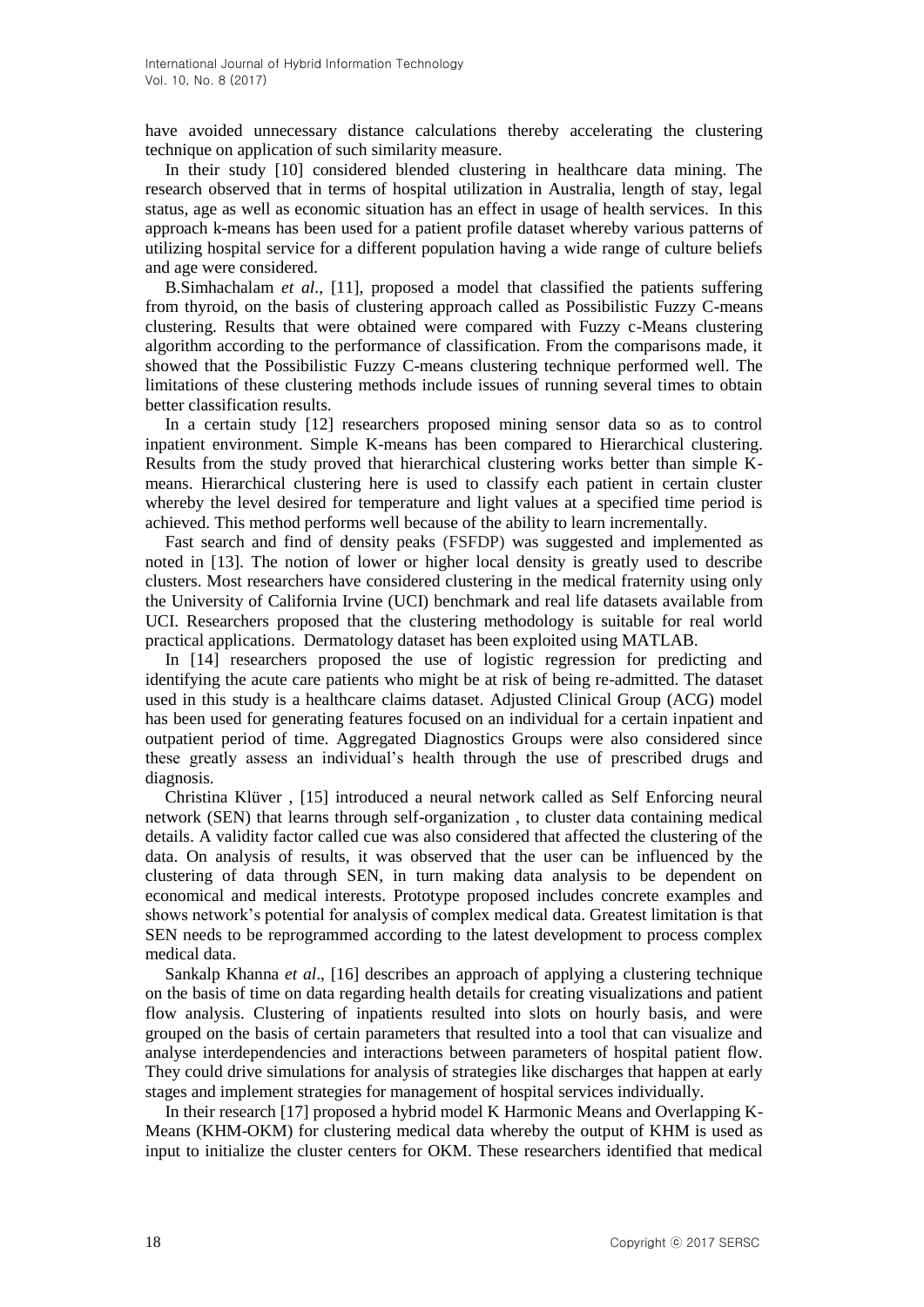datasets usually have overlapping information which required an improved overlapping k means algorithm for handling the unique nature. The results in this study proved that the hybrid method is better than OKM alone for clustering 10 medical datasets available from UCI.

 Researchers in [18] explored the use of data mining in healthcare informatics. Authors carried an extensive literature survey and identified that in healthcare machine learning techniques are much more used as compared to data mining from the period of 2004 to 2015. These various applications have gone a long way in improving healthcare costs, service, treatments and quality decision making.

 Ali K. Hmood *et al*., [19] studied the problem regarding medical reports to be anonymised and thereby produce a solution to preserve the information utility while at the same time anonymising a collection of the medical reports. These were done for the purpose of cluster analysis of medical reports. Experimental study on real time medical reports suggested that proposed model can maintain the information utility and privacy protection in medical reports. Data mining for high quality results require access to patient record information. Releasing patients' medical reports may lead to revealing of sensitive information of individual patients.

 Authors have focused on clustering of medical reports. Clustering techniques like PAM, C-means and K-means were applied on medical reports before and after anonymization of the data. The study was not focused on the clustering techniques but analysis of clusters from text documents of the tasks that were performed on medical reports that were published after anonymization. The disadvantage of the study was its inability to guide the anonymization process as there were no class labels in clusters.

 Pavlos Delias *et al*., [20] supported decision-making for flexible environments with help of logical process models. A mining technique was proposed as a technique to cluster customer flow and thereby create effective summarization. A similarity metric was created for efficient downgrading of effect of noise. A spectral technique emphasizing the estimated groups' robustness was used, that provided clearer maps of the process involved. Proposed method was applied on a real time healthcare institution that delivered valuable results and showed better performance of process models' density and complexity. But there are environments that exists where in there is flexibility in customer flow and such models are hard to be build.

Authors in [21] predicted future admission orders based on historical subsets of training data. It has been noted that giving a higher priority to small amounts of data which are recent is better than using larger amounts of older data when dealing with future clinical predictions. In this study the main objective was to determine the varying longitudinal training data and the impact it has on the future of clinical decisions.

 To address the challenge of high dimensionality and inherent sparseness in clustering medical data, [22] opted for the use of Multiple Level Clustering whereby meaningful pre-processing is performed then the data is partitioned to form cohesive groups which will be analyzed locally. The researchers also proposed mobile application for patients which enables data objects to be clustered to a same group whilst acquiring domain expert feedback for the suggested classification.

 Moumita Bhattacharya *et al*., [23], discussed the factors that affect obesity and detection of likelihood of obesity. Children having higher risk of obesity were identified through identification of unique patterns in them. The methods that they have used are clustering methods that groups children together whose body measurements are alike within a period of time. Measurements observed has grouped children belonging to the same cluster that were then plotted against age. Different clusters formed are associated and are used to separate children into the groups of higher, middle, or lower cluster based on measurements of growth pattern s.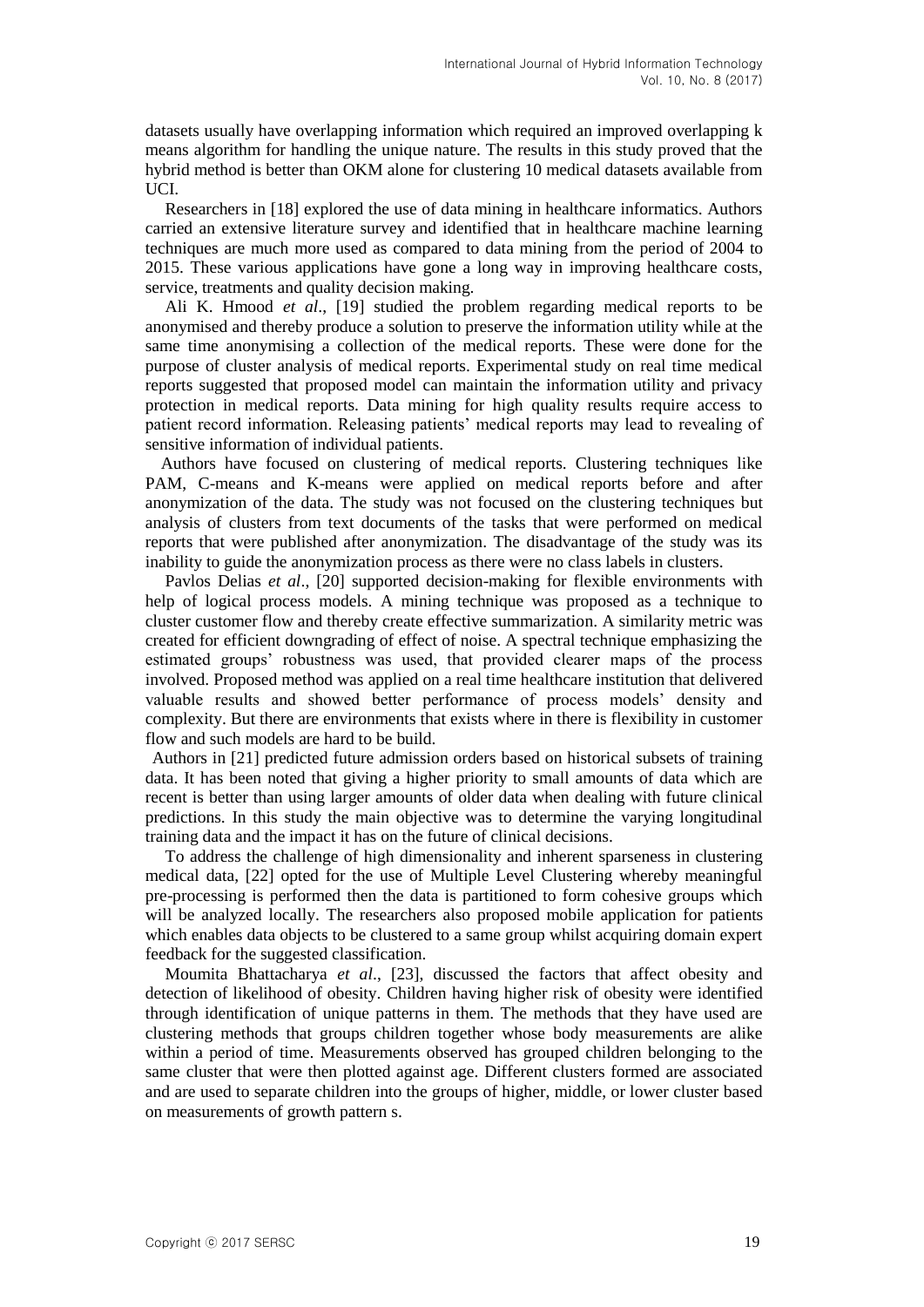K-means and EM based clustering approaches were used as their methods to proposed work to obtain distinct groups based on different measurements. Children belonging to the higher category of growth pattern were tagged with weight that represents it as highest and were at risk of obesity. Comparison of growth patterns were made to demonstrate the utility of their approaches. They could have even established these differences more clearly by considering even the non-temporal attributes.

 In all the research work reviewed, a gap exist in that many clustering methods were done with respect to medical datasets, however none has explored the used of machine learning and soft computing techniques to cluster and analyze Medicare charges data to see the variability in diseases that are in the same DRG.

## **3. Methodology**

### **3.1. Problem Identification**

 Variability in healthcare charges for the same disease is a great concern to the public at large who deserve fairness and high quality in healthcare services.

### **3.2. Data Collection**

 The medical charges dataset under consideration is available from data.gov. The data has information pertaining payments made by Medicare to various medical providers for the top 100 DRGs in all states. The dataset is of high dimensions and has categorical and continuous attributes. The dataset has 163,065 instances and 12 attributes.

| <b>Attribute</b>                  | <b>Description</b>                                                                           |
|-----------------------------------|----------------------------------------------------------------------------------------------|
| <b>Definition of DRG</b>          | MS-DRG can be identified by the description<br>and code.                                     |
| Id of provider                    | The Medicare certified hospital facility has got<br>CMS Certification Number assigned to it. |
| Name of provider                  | Provider name for each of the DRGs.                                                          |
| <b>Street address of provider</b> | Street address of provider.                                                                  |
| <b>City of Provider</b>           | Location of the provider in terms of city.                                                   |
| <b>State of provider</b>          | Location of the provider in terms of states.                                                 |
| Zip code of provider              | Zip code of the provider                                                                     |
| <b>HRR</b> of provider            | Location of provider in terms of Hospital<br>Referral Region.                                |
| <b>Total Discharges</b>           | This refers to the sum of all discharges made by<br>provider                                 |
| <b>Average Covered Charges</b>    | Medicare services charged on average by the<br>provider for all discharges belonging to DRG. |

**Table 1. Dataset Variables**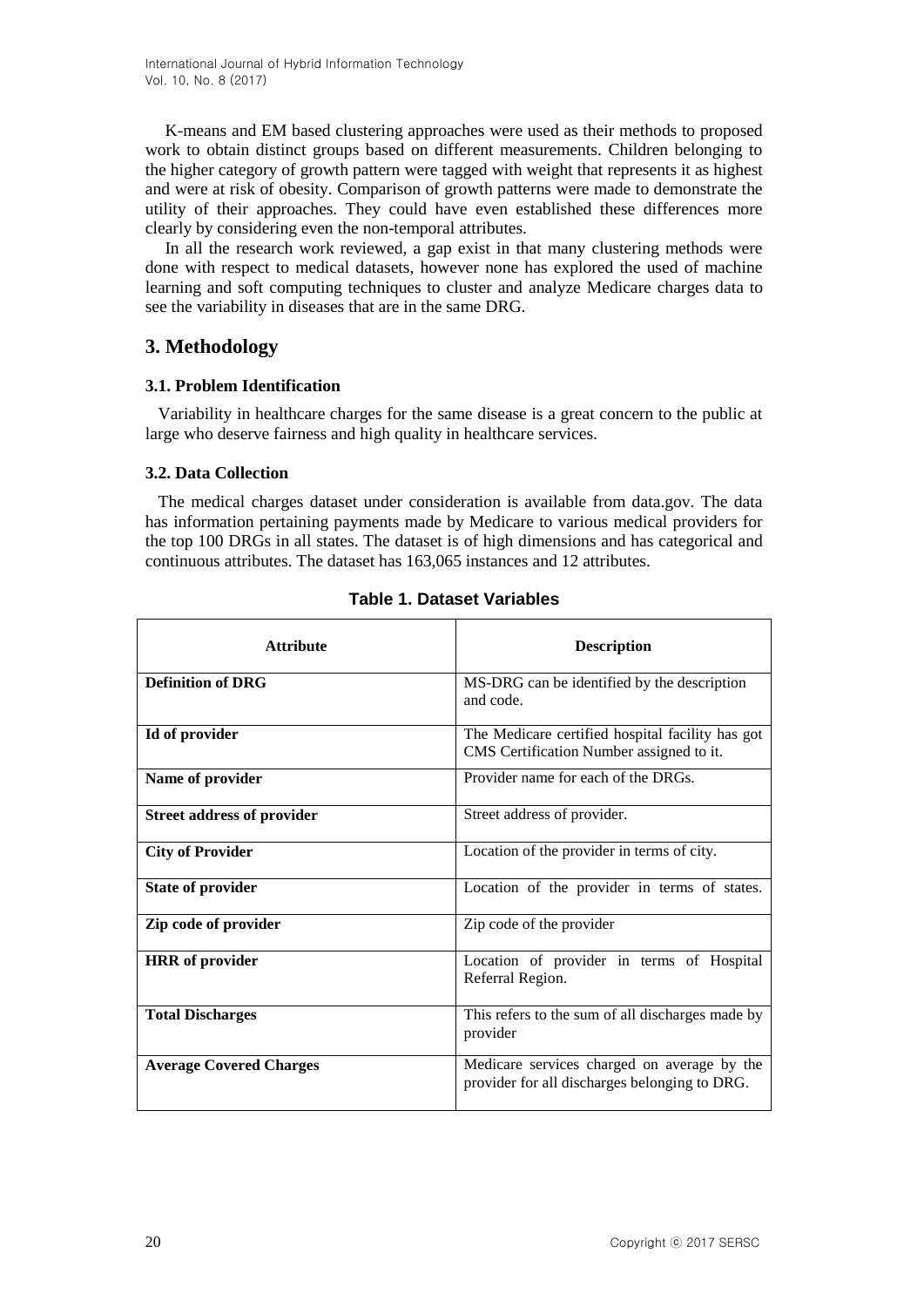| <b>Average Total Payments</b>    | The payments on the basis of average total to<br>all providers for the DRG including the DRG<br>capital, outlier payments,<br>amount,<br>disproportionate share and teaching for all<br>cases. |
|----------------------------------|------------------------------------------------------------------------------------------------------------------------------------------------------------------------------------------------|
| <b>Average Medicare Payments</b> | This is the average amount that Medicare pays<br>to the provider and the provider gets paid on<br>average basis by the Medicare for share of<br>Medicare of the DRG.                           |

The Figure.1 below describes the flowchart for the proposed methodology. Structure of healthcare dataset before pre-processing has been extracted and is shown below in fig 2. The structure is a combination of factors, integers and numbers.

#### **3.3. Pre-processing of Data**

To discover meaningful knowledge the medical data must be transformed into the most appropriate format for analysis. The medical charges dataset under consideration is highly dimensional and has mixed attributes which makes it difficult for various machine learning techniques to be applied. Dataset requires pre-processing as it contains a mixture of attribute data types. Attributes like the DRGs and provider states need to be encoded into numerical data that makes it suitable for the application to the developed model. Since there are cost variations in the context of average covered charges for the same DRG groups belonging to different states, addition of a class explaining the risk of being paid more to the hospitals for the inpatient discharges, makes the dataset even more meaningful. An outlier threshold average covered charges was set as \$24,758 as per the fiscal year 2014. Beyond this threshold payment, it is considered to be a high risk possibility of fraud affected in the case of the corresponding provider of the associated DRG group who provides Medicare services for the inpatients. If average covered charges is greater than the threshold payment, then the presence of risk is pre-coded as 2 else 1.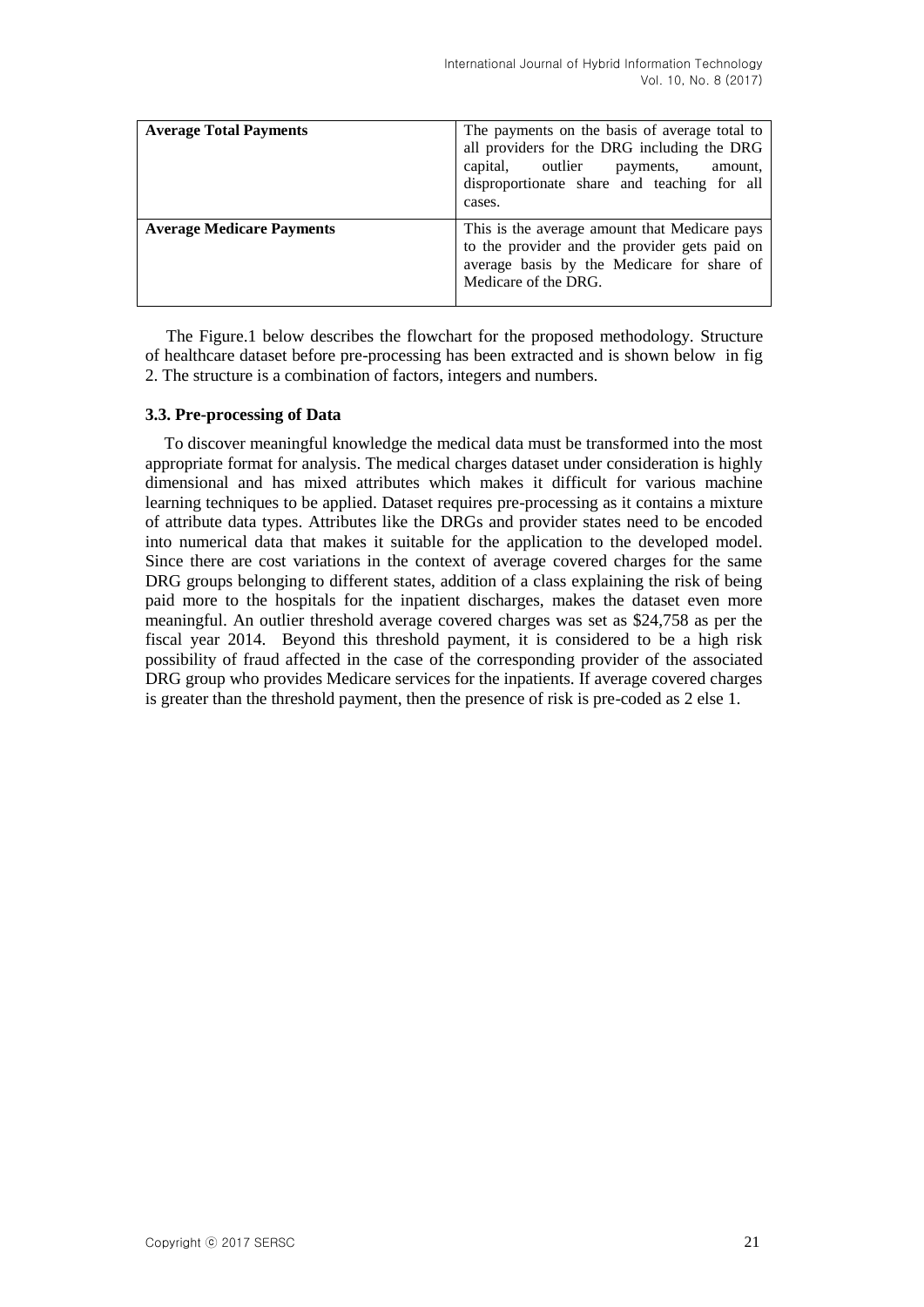

**Figure 1. Methodology Flowchart**

| Console $\sim$ / $\approx$                       | =ā                                                                                               |
|--------------------------------------------------|--------------------------------------------------------------------------------------------------|
| $>$ healthcare<-read.csv("inpatientcharges.csv") |                                                                                                  |
| $>$ dim(healthcare)                              |                                                                                                  |
| $\begin{bmatrix} 1 \end{bmatrix}$ 163065 12      |                                                                                                  |
| > str(headthcare)                                |                                                                                                  |
| 'data.frame': 163065 obs. of 12 variables:       |                                                                                                  |
| \$ DRG. Definition                               | : Factor w/ 100 levels "039 - EXTRACRANIAL PROCEDURES W/O CC                                     |
| $/MCC$ ": 1 1 1 1 1 1 1 1 1 1                    |                                                                                                  |
| \$ Provider.Id                                   | : int 10001 10005 10006 10011 10016 10023 10029 10033 10039                                      |
| 10040                                            |                                                                                                  |
|                                                  |                                                                                                  |
| 9 1499 730 2714 2445 158 687 2960 1133 882       |                                                                                                  |
| \$ Provider.Street.Address                       | : Factor w/ 3326 levels "#1 MEDICAL PARK DRIVE": 319 1494                                        |
| 1230 2291 87 1266 1165 2632 168 143              |                                                                                                  |
| \$ Provider.City                                 | : Factor w/ 1977 levels "ABBEVILLE", "ABERDEEN",: 455 178 5                                      |
| 83 163 14 1152 1293 163 811 631                  |                                                                                                  |
| \$ Provider. State                               | : Factor w/ 51 levels "AK","AL","AR",: 2 2 2 2 2 2 2 2 2 2                                       |
| $\sim$ $\sim$ $\sim$<br>\$ Provider.Zip.Code     |                                                                                                  |
| 35903                                            |                                                                                                  |
|                                                  | \$ Hospital.Referral.Region.Description: Factor w/ 306 levels "AK - Anchorage",: 3 2 2 2 2 6 2 2 |
| 42                                               |                                                                                                  |
| S TD                                             | : int $91$ 14 24 25 18 67 51 32 135 34                                                           |
| \$ ACC                                           | : num 32963 15132 37560 13998 31633                                                              |
| \$ ATP                                           | : num 5777 5788 5435 5418 5658                                                                   |
| \$ AMP                                           | : num $4764$ $4977$ $4454$ $4129$ $4851$                                                         |
| $\geq$                                           |                                                                                                  |

**Figure 2. Structure of the Data before Pre-Processing**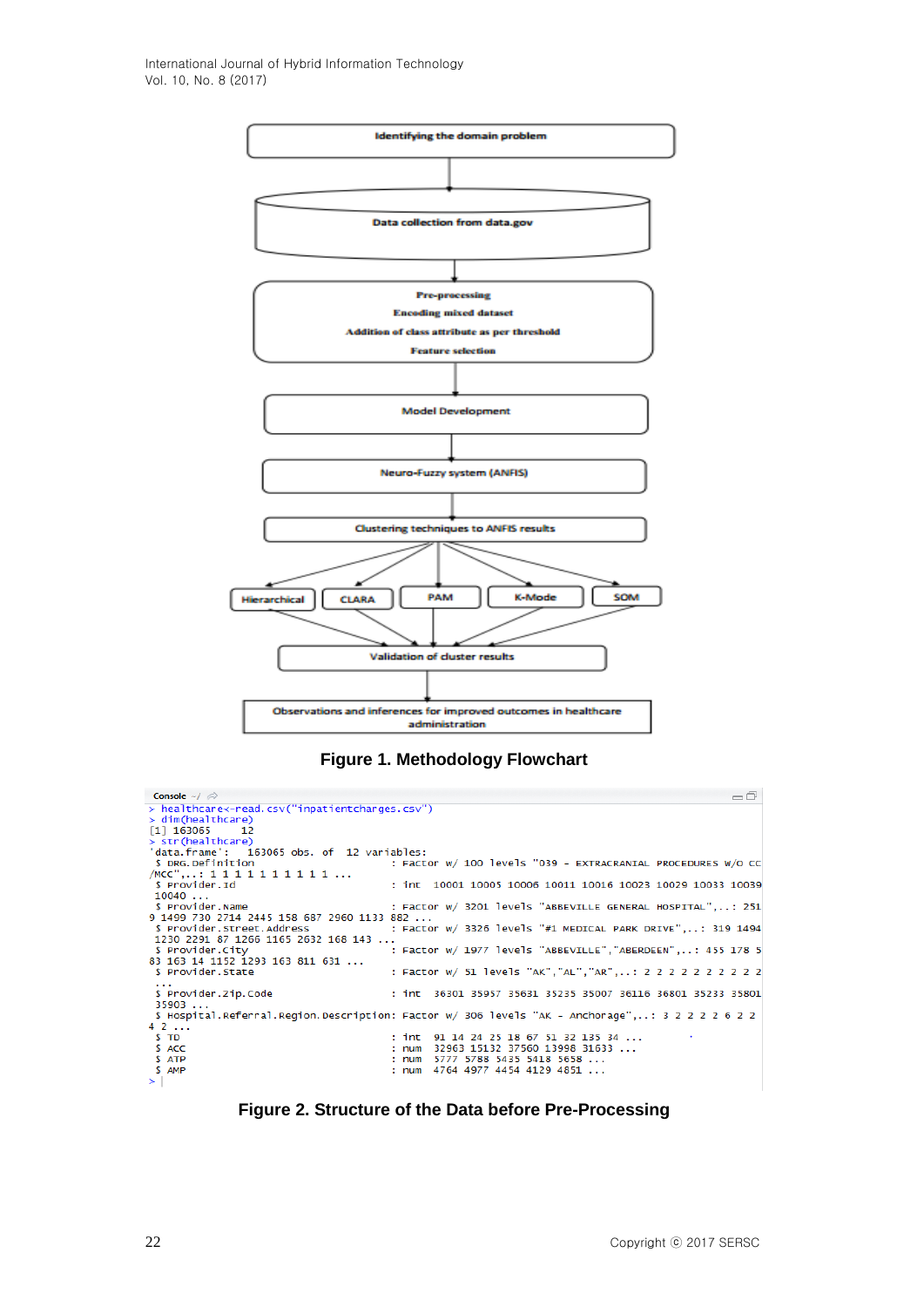The Dataset obtained an additional attribute of risk as a class attribute where each row cloud be classified as high risk (2) or low risk (1). Removal of the attributes namely provider name, provider Street Address are due to the reasons that they convey the same details as conveyed in terms of provider id and provider state. Therefore the essential attributes for the input to the neuro-fuzzy system are DRG, Provider ID, Provider state, total number of discharges, the average charges covered, average of the total charges and Medicare payments received.

The new pre-processed dataset with the structure is presented in Figure 3. All the attributes after pre-processing have been transformed to integers and numbers.

```
Console \sim/ \triangle> healthcarecharges<-read.csv("risk_charges.csv")
> str(healthcarecharge)'data.frame': 4700 obs. of 8 variables:
$ DRG
                     : int 1111111111...: int 10001 10005 10006 10011 10016 10023 10029 10033 10039 10040
$ PROVIDERID
                     : int 1111111111...S PSTATE
S TOTDISCHARGES
                     : int 91 14 24 25 18 67 51 32 135 34 ...
                     : num 32963 15132 37560 13998 31633 ...
 $ AVGCVDCHARGES
$ AVGTOTPAYMENTS
                     : num 5777 5788 5435 5418 5658 ...
$ MEDICAREAVGPAYMENTS: num 4764 4977 4454 4129 4851 ...
S risk
                     : int 2121211222...
\geq
```
**Figure 3. Structure after Encoding**

#### **3.4. System Design**

#### **3.4.1. Adaptive Neuro-Fuzzy Inference Systems (ANFIS)**

ANFIS works similarly to fuzzy inference system. Architecture of ANFIS for the inpatient discharges payments can be depicted as shown in the Figure 4. There are five linguistic labels of membership function for each of the attribute given as input to the neuro-fuzzy system name, very small, small, medium, large and very large. All nodes in layer 1 are the adaptive nodes. Membership function can take the shape of gaussian, trapezoidal or triangle. For the proposed model gaussian function has been used. Gaussian function is represented by two parameters namely membership value and the membership function range.

The Gaussian membership function for all the attributes after passing on to the layer 1 are as shown in Figure 5. For all the nodes which are in layer 3, the node represent the output which is a product obtained from incoming signals in the second layer. The fourth layer has a fixed label termed. Particularly every node in this layer calculates the ratio for the node's rule's firing strength totalling to the sum of every rules' firing strengths. All nodes in fourth layer adaptive nodes which have a node function. In the fifth layer a single node is fixed and labelled as risk of the variation in inpatients' discharge payments, which is computed by the summation of all incoming signals from the layer 4. The output thus obtained is the defuzzified output.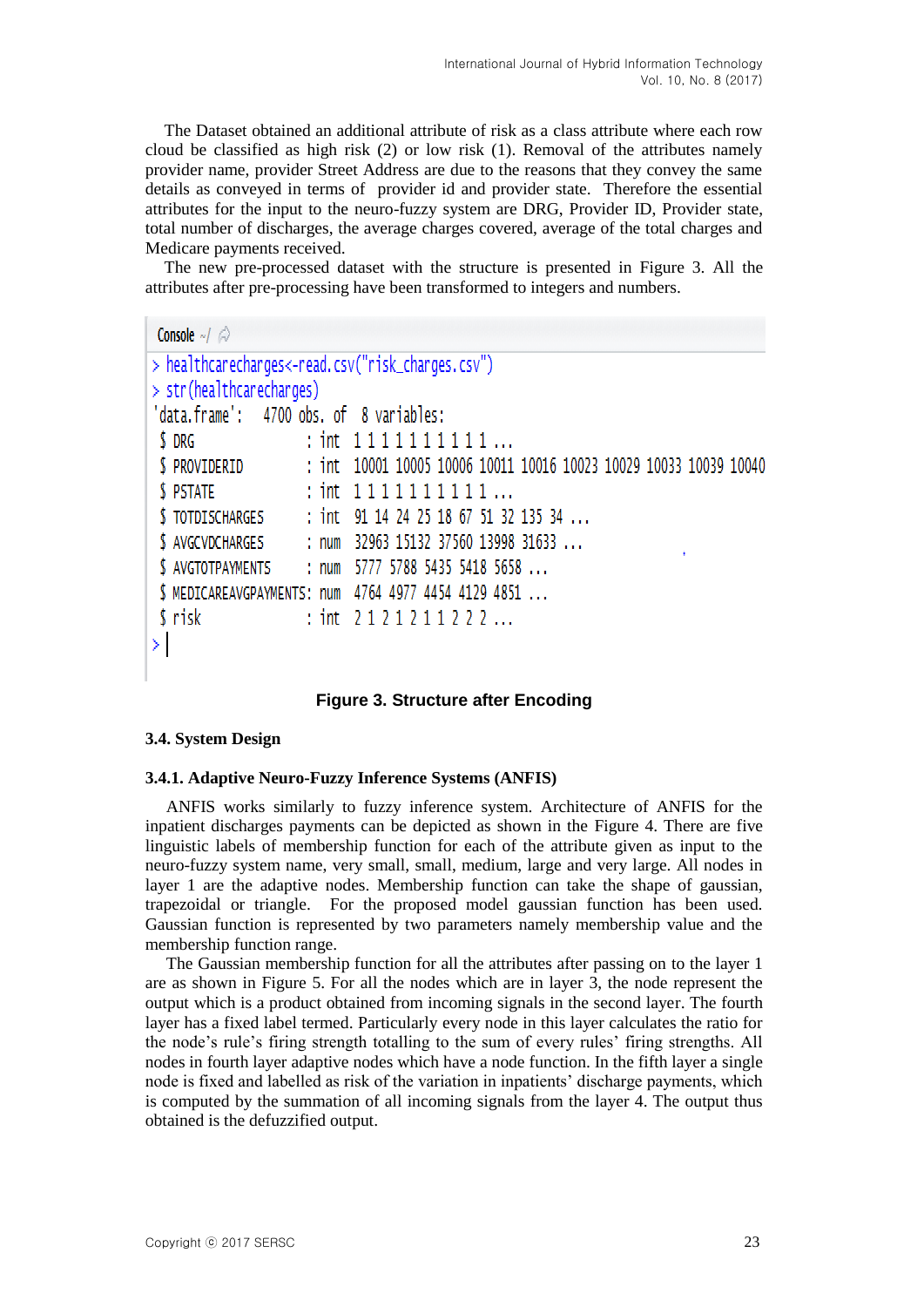The rules below describe the working of the algorithm adopted.

Rule 1:

If a is  $P_1$  and b is  $Q_1$  then g1=x<sub>1</sub>a+y<sub>1</sub> b+z<sub>1</sub>. Rule 2:

If a is  $P_2$  and b is  $Q_2$  then g1=x<sub>2</sub>a+y<sub>2</sub> b+z<sub>2</sub>.

The layers of this ANFIS each work differently to reach the targeted and expected outcome. The working is therefore explained below. Layer 1:

- $\bullet$   $Z_{L,i}$  resembles the output from jth node of the layer L.
- The layers for this are adaptive nodes which have a node function associated to it  $Z_{L,j} = \mu P_i$  (a) for  $j = 1, 2$ , or
	- $Z_{L,j} = \mu Q_{i-2}$  (a) for j = 3, 4
- a (or b) are the input nodes j and Pj (or Qj−2) resembles the linguistic labels which are associated with this node.
- $\bullet$   $Z_{L,j}$  is the membership function of fuzzy set (P1, P2, Q1, Q2). S the membership function of the  $\frac{1}{1 + \left|\frac{a - r_j}{r_j}\right| 2q_j}$  (1)

 $P_j$ , $q_j$  and  $r_i$  are premise parameters.

Layer 2:

- All nodes in this layer are fixed nodes labelled p
- Product of all the incoming signals are forwarded to the output.
	- $Z_{2,j} = W_j = \mu P_j$  (a).  $\mu Q_j$  (b) for  $j = 1, 2$
- Every node in this layer represents the firing strength of the rule.
- T-norm operator is used like AND operator.

Layer 3:

- All nodes in this layer are fixed nodes that are labelled as Norm.
- These node calculate the ratio of the  $j<sup>th</sup>$  rule's firing strength to the sum of all rules' firing strengths.

$$
Z_{3,j} = \overline{W_j} = \frac{W_j}{W_1 + W_2}, j = 1, 2
$$
 (2)

• Normalized firing strengths represents the output.

Layer 4:

All nodes belonging to this layer are adaptive nodes associated with a node function:

$$
Z_{4,j} = W_j G_i = W_j(x_j a + y_j b + z_j)
$$
\n
$$
(3)
$$

- Layer 3 produces the normalized firing strength,  $W_i$ .
- The parameter set of node is  $\{x_j, y_j, z_j\}$  in this case are referred to as consequent parameters.

Layer 5:

This layer contains a single node which is a fixed node labelled as S. All the incoming signals are given to output as the summation of all signals

• Output of layer 
$$
5 = Z_{5,j} = \sum_j \overline{W}_j g_j = \frac{\sum_j w_j g_j}{\sum_j w_j}
$$
 (4)

The architecture below shows the working of ANFIS for the CMS dataset under consideration. The inputs are the attributes taken after feature selection which include the DRG among others which are therefore processed to layer one which contain linguistic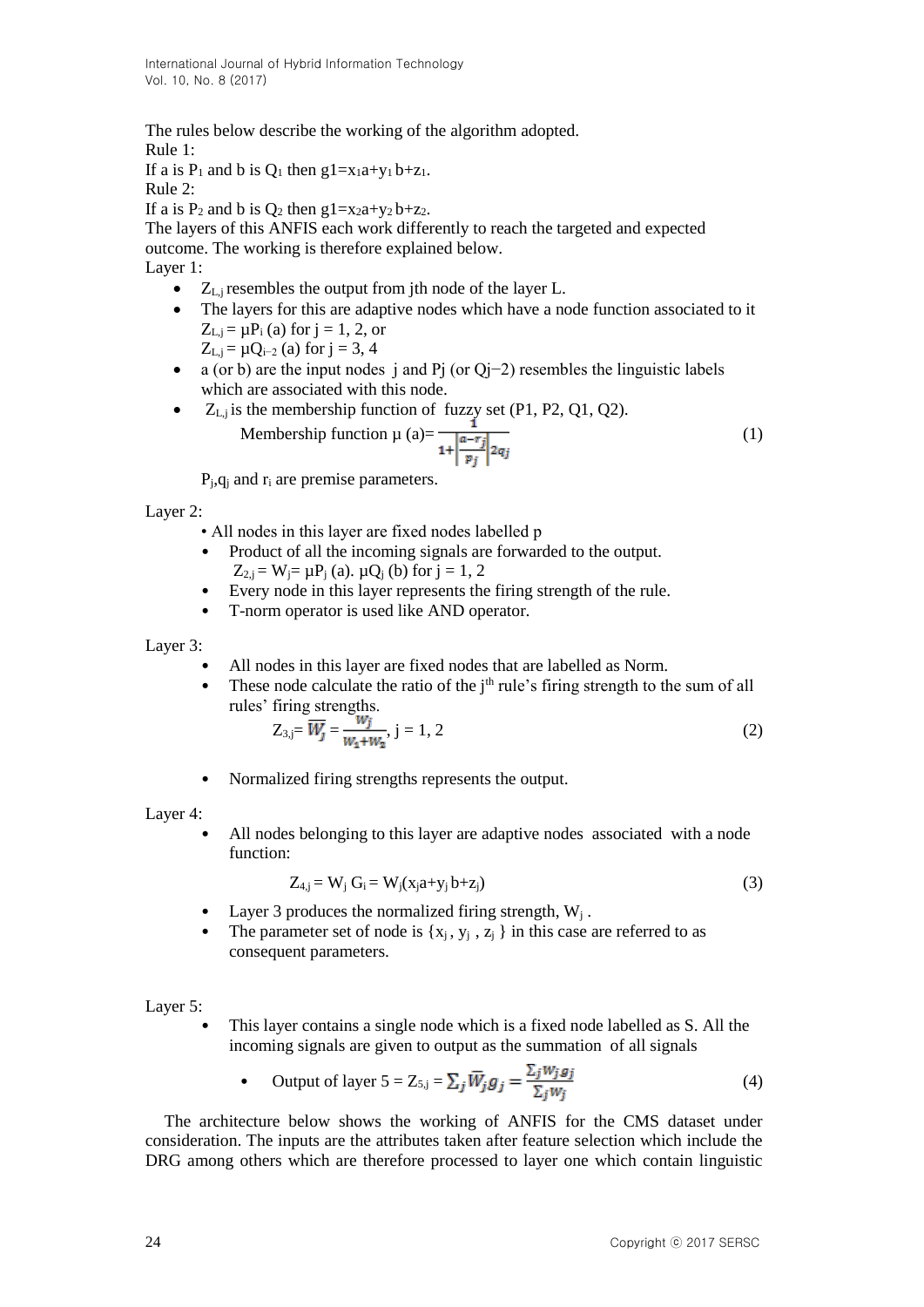variables derived from the model. Layers 3 and 4 have signals and various activations whereas layer 5 is the output node.



**Figure 4. Neuro-fuzzy Architecture**

The diagram below gives an overview of the membership functions derived from ANFIS model. The membership functions show the Gaussian membership for each attribute in the model. Rules from these membership functions are formed with 5 linguistic variables namely very small, small, medium, large and very large.



**Figure 5. Gaussian Membership Functions**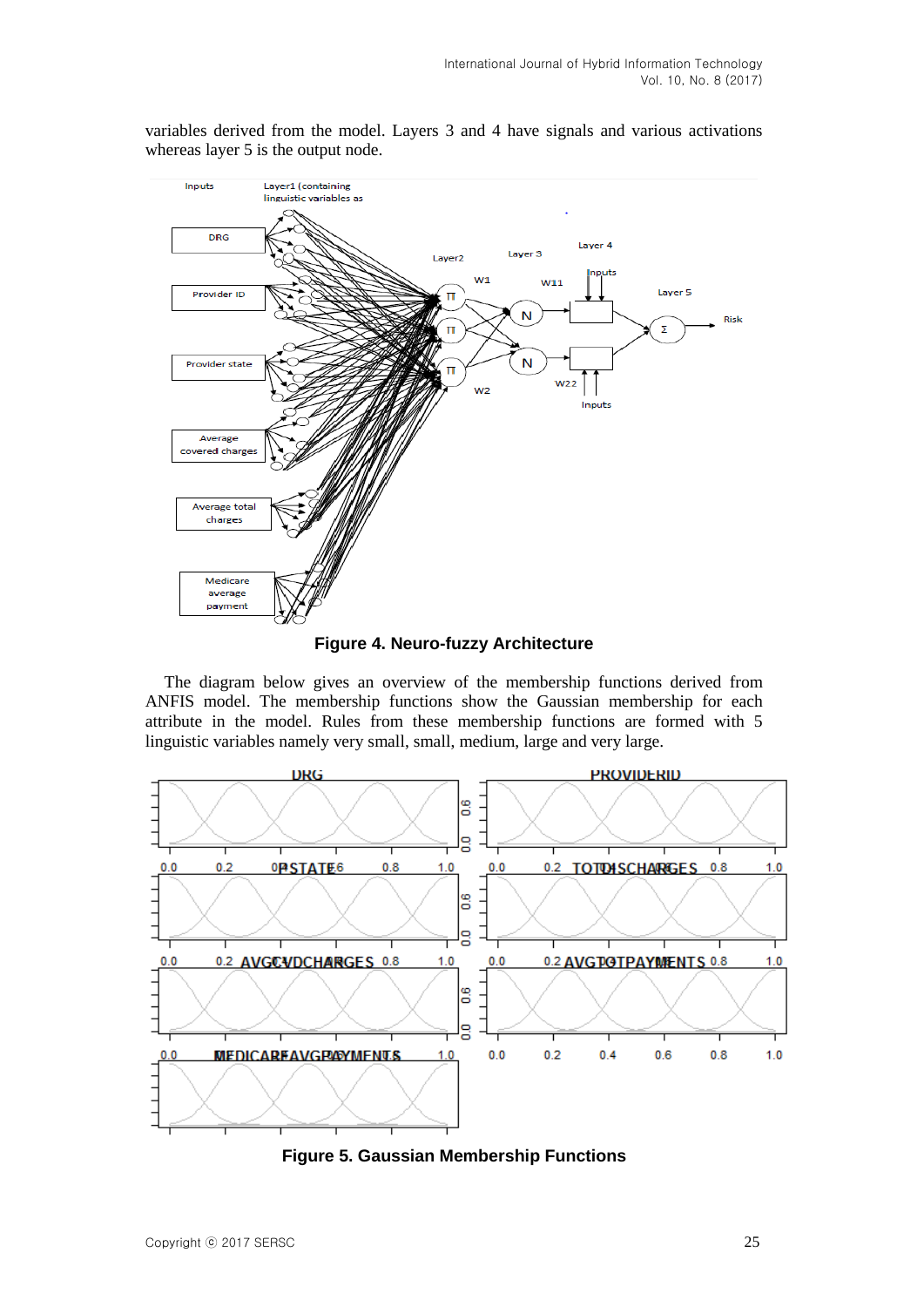International Journal of Hybrid Information Technology Vol. 10, No. 8 (2017)

#### **3.4.2. Clustering Techniques**

Various clustering techniques have been applied on the dataset. Number of clusters required for the cluster is determined by the elbow method of k-means clustering that gave a result of 3 as the optimal number of clusters as inferred from the graph of Figure 6.



#### **Figure 6. Elbow Method for Determination of Number of Clusters**

After determination of the number of clusters various clustering techniques are applied on the dataset.

#### **3.4.2.1. Hierarchical Clustering**

On application of hierarchical clustering technique on to the dataset gave the classification results of risks involved in patients as shown in Figure 7. The clusters range from 1 to 3 and using the features in the medical dataset which have been applied to ANFIS are clustered and the figure below describes in detail the members in each particular cluster. Of particular interest is the predicted class as for these clustered elements.

|  |  |                                                             |                                                                                                                                                                                  |             |          | cluster DRG PROVIDERID PSTATE TOTDISCHARGES AVGCVDCHARGES AVGTOTPAYMENTS MEDICAREAVGPAYMENTS pred |  |
|--|--|-------------------------------------------------------------|----------------------------------------------------------------------------------------------------------------------------------------------------------------------------------|-------------|----------|---------------------------------------------------------------------------------------------------|--|
|  |  |                                                             | $\begin{array}{ccccccc} \parallel 1 \quad & \!\!\!\!\!1\quad & \!\!\!\!\!2\quad & \!\!\!\!\!390103.5 \quad & \!\!\!\!\!37 \quad & \!\!\!\!\!29 & \!\!\!\!\!24513.93 \end{array}$ |             | 6454.725 | 5174.985 1                                                                                        |  |
|  |  | $\begin{array}{cccc} 2 & 2 & 2 & 100087.0 & 10 \end{array}$ | 27 L                                                                                                                                                                             | 32482.92    | 6732.840 | 5501.940 1                                                                                        |  |
|  |  | 3 3 2 230047.0 23                                           |                                                                                                                                                                                  | 32 19134.00 | 6741.080 | 5702.930 1                                                                                        |  |

#### **Figure 7. Hierarchical Clustering Results**

#### **3.4.2.2. K-modes Clustering**

K modes clustering works on mixed attributes. It is based on the statistical calculation of mode of every attributes in the dataset *i.e.*, the frequently occurring type of attribute will be made as the centroid of each of the clusters that are formed. On application of k modes clustering on the dataset, it gave the classification results as shown in the figure.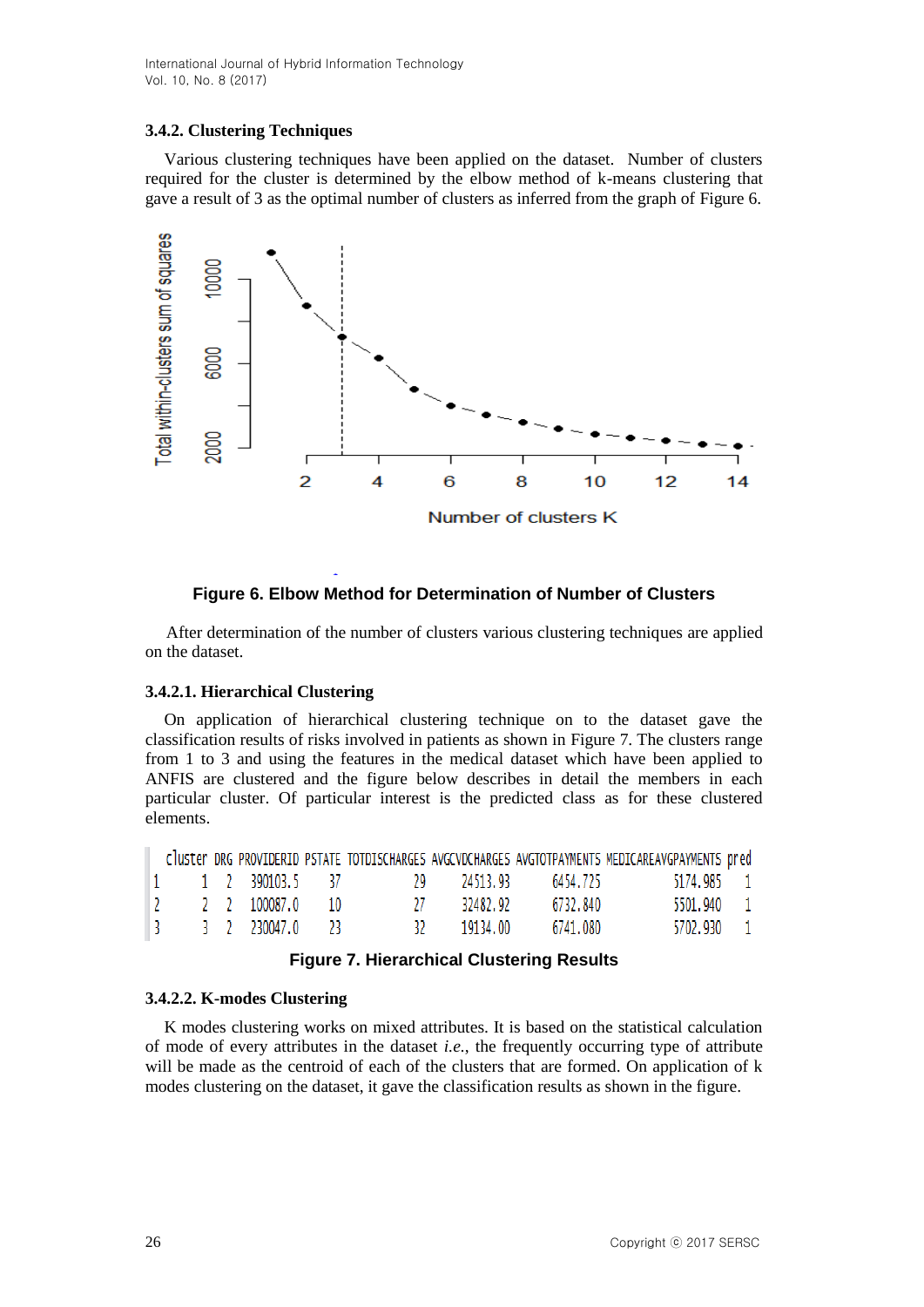

**Figure 8. Dendogram for Classified Results**

|     |  |                         |                                                                                          | DRG PROVIDERID PSTATE TOTDISCHARGES AVGCVDCHARGES AVGTOTPAYMENTS MEDICAREAVGPAYMENTS pred |  |
|-----|--|-------------------------|------------------------------------------------------------------------------------------|-------------------------------------------------------------------------------------------|--|
|     |  |                         | $\begin{array}{cccccccc} \vert 1 & 1 & 10005 & 37 & 13 & 5981.05 & 10523.23 \end{array}$ | 4847.08 1                                                                                 |  |
| 2 2 |  | 50026 5 12 13169.83     | 4090.66                                                                                  | 2843.16 2                                                                                 |  |
|     |  | 3 3 10019 26 12 4504.52 | 4261                                                                                     | 2348.07 1                                                                                 |  |
|     |  |                         |                                                                                          |                                                                                           |  |

#### **Figure 9. K-Mode Clustering Results**

#### **3.4.2.3. SOM Clustering**

SOM clustering is an unsupervised clustering technique wherein it takes whole of the dataset for training the network. All the instances of the healthcare dataset are considered as the node and then the similarity between the nodes is learnt by the network at the time of training.

SOM clustering when applied on the dataset gave the classification of the dataset based on the similarity among the instances of the dataset as in the Figure 10. The colors resemble different clusters formed which are 3 represented by orange green and blue.





**Clusters** 

#### **Figure 10. SOM Training and Clusters**

I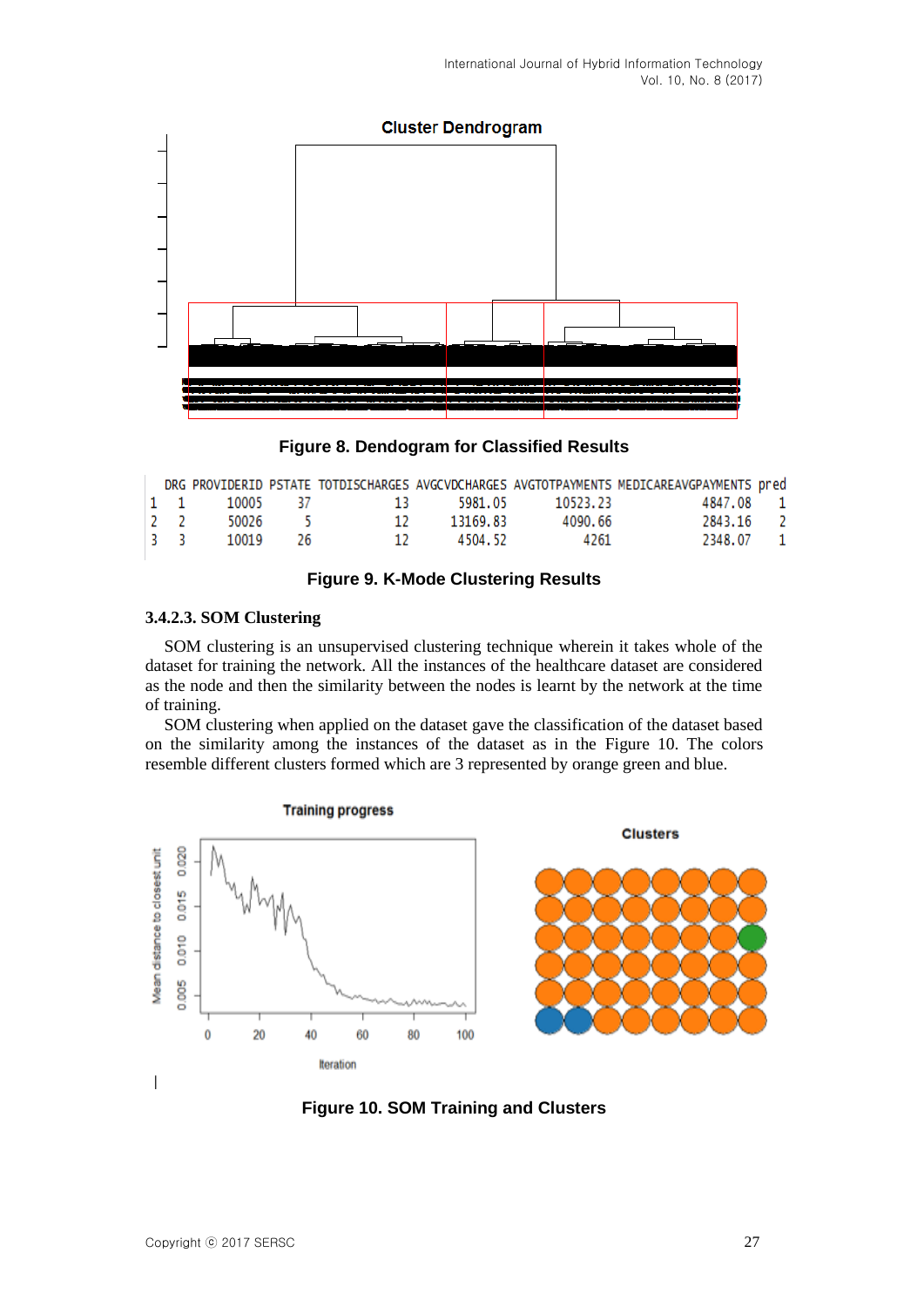## **3.4.2.4. PAM Clustering**

PAM clustering finds a sequence of instances of the dataset called medoids that are located as the centers in clusters. The aim of the algorithm is minimizing the average dissimilarity of instances to their closest selected instance. Thus, minimizing the sum of dissimilarities between an instance and its closest selected instance. PAM clustering result in the classification of risks as shown in the Figure 11and 12.

|  |                       |  |             |                                           | ID DRG PROVIDERID PSTATE TOTDISCHARGES AVGCVDCHARGES AVGTOTPAYMENTS MEDICAREAVGPAYMENTS pred |  |
|--|-----------------------|--|-------------|-------------------------------------------|----------------------------------------------------------------------------------------------|--|
|  |                       |  |             | 4687 1397 1 310076 32 16 28254.37 7979.00 | 6892.43 1                                                                                    |  |
|  | 4418 1128 1 100220 10 |  | 76 33098.36 | 6007.46                                   | 4752.07 1                                                                                    |  |
|  | 3928 638 1 450324 26  |  | 63 29074.80 | 6527.41                                   | 5230.25 1                                                                                    |  |

**Figure 11. PAM Clustering Results**

PAM clustering plot shown below gives a visualization of the clusters for the Medicare inpatients. It is clear from the figure that clusters are overlapping. This is because of the nature of medical data sets whereby most features overlap. However, we can identify 3 clusters represented.



**Figure 12. PAM Clustering Plots**

### **3.4.2.5. Clustering Large Applications (CLARA)**

CLARA clustering technique works on larger datasets. It subsets the dataset and each of the subset. Each sub-dataset creates the medoids which are obtained from the most useful sub dataset. To reach the appropriate sample size, each random observation is added to the set. CLARA clustering resulted in the classification of the risks as medoids as shown in Figure 13.

|        |                  |      |    |             |         | DRG PROVIDERID PSTATE TOTDISCHARGES AVGCVDCHARGES AVGTOTPAYMENTS MEDICAREAVGPAYMENTS pred |  |
|--------|------------------|------|----|-------------|---------|-------------------------------------------------------------------------------------------|--|
|        | 4687 1 310076 32 |      |    | 16 28254.37 | 7979.00 | 6892.43 1                                                                                 |  |
| 4418 1 | 100220           | 10   | 76 | 33098.36    | 6007.46 | 4752.07 1                                                                                 |  |
| 3928 1 | 450324           | - 26 |    | 29074.80    | 6527.41 | 5230.25 1                                                                                 |  |

### **Figure 13. Clara Clustering Results**

The plot for CLARA shows clear demarcations between the 3 clusters formed.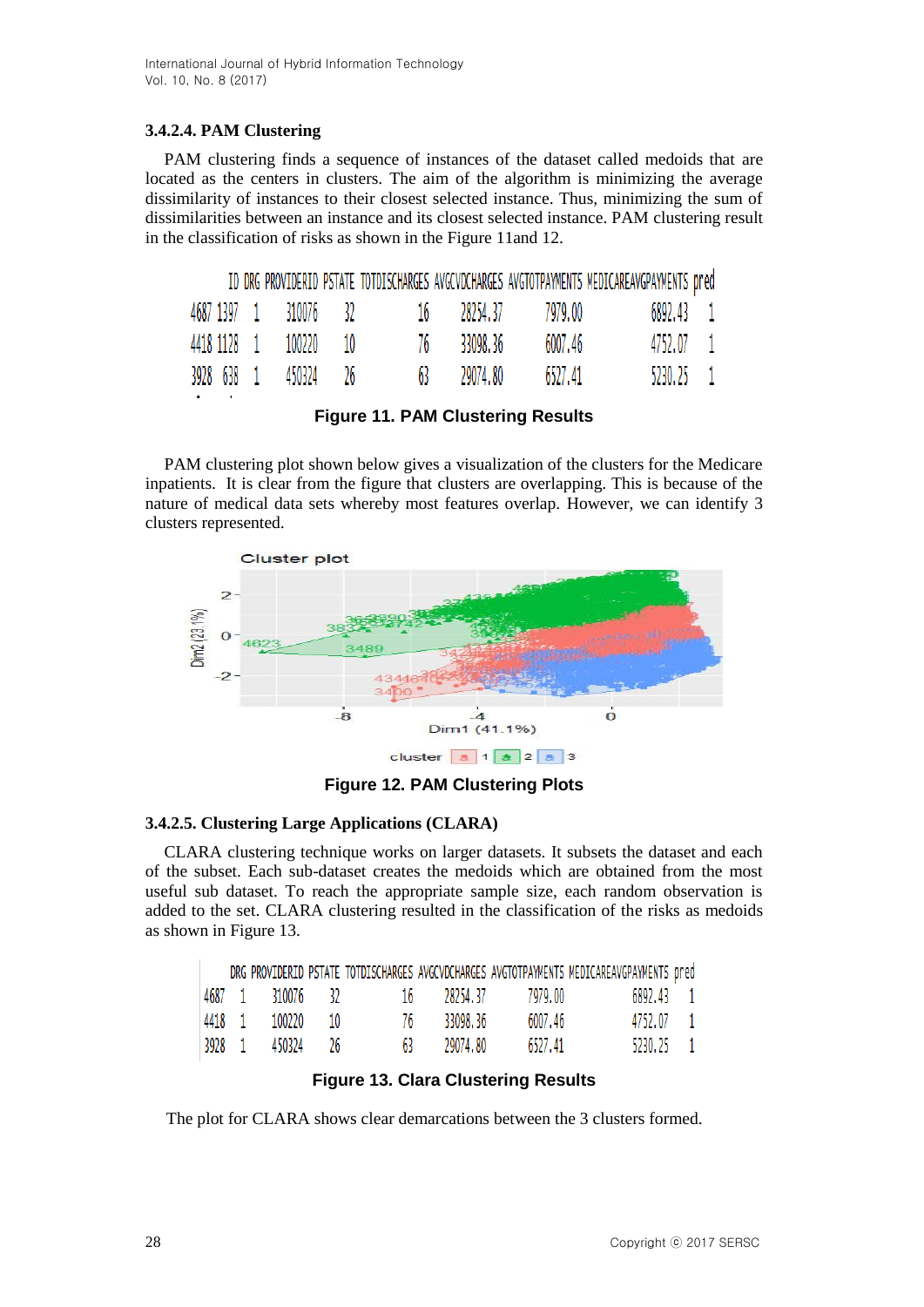

**Figure 14. CLARA Clustering Plot**

## **4. Validation**

#### **4.1 Cluster Validation**

Validation of clustering is to identify the suitable clustering technique to be applied for the data. It is found that hierarchical clustering is found to be suitable for the dataset because of the parameters that explain the reason of it being suitable. The parameters are connectivity, dunn and silhouette. Results can be summarized as in the Figure 16.

Optimal Scores:

```
Score Method
                               Clusters
Connectivity 5.0008 hierarchical 2
            0.1999 hierarchical 3
Dunn
Silhouette 0.6024 hierarchical 2
```
### **Figure 15. Cluster Validation Results**

Connectivity shows the extent to which data instances will be placed in a same cluster with respect to the nearest neighbors. The value is allowed to be from 0 to infinity. Cluster validation also considers Dunn index which is defined as a ratio between smallest distances among instances of data in different cluster in comparison to the largest intracluster distance. It has a value between 0 and infinity which should must be maximized. Average Silhouette width lies between -1 (in case of poorly clustered instances of data) to 1 (well clustered instances of data) which should be maximized.

### **5. Results and Discussions**

The confusion matrix for the neuro-fuzzy algorithm when it was applied on the dataset gave the following results of classifying the risk as indicated in Table .2.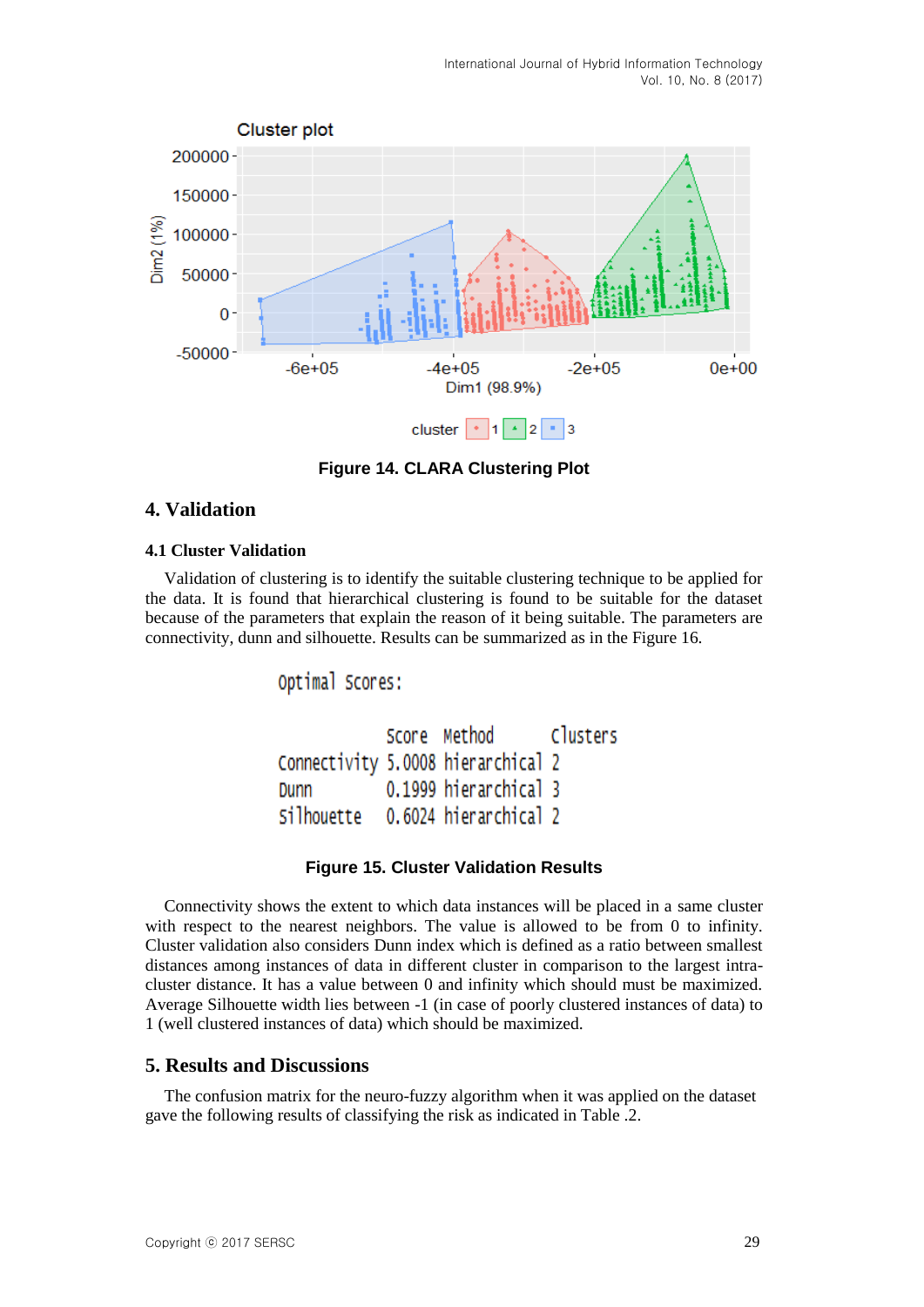|        | Predicted |     |
|--------|-----------|-----|
| Actual |           |     |
|        |           |     |
|        |           | 509 |

**Table 2. Confusion Matrix**

The error rate for prediction is found to be 17.0922. Accuracy of the neuro-fuzzy model can be summarized as in Table 3. A higher accuracy proves that the model performs well on the dataset.

**Table 3. Accuracy Measures for ANFIS**

| Accuracy    | 83%  |
|-------------|------|
| Sensitivity | 100% |
| Specificity | 97%  |

The plot shows the accuracy measures for the model. The model has high sensitivity and specifity.



 Upon cluster validation, hierarchical clustering has been chosen as the best method for the dataset. Table 4 below therefore summarizes the 3 clusters that were formed, all falling into one DRG.

|  |  | <b>Table 4. Cluster Description</b> |
|--|--|-------------------------------------|
|--|--|-------------------------------------|

| <b>Cluster</b>   | <b>Analysis</b>                                                                                                                                                                                                                                      |
|------------------|------------------------------------------------------------------------------------------------------------------------------------------------------------------------------------------------------------------------------------------------------|
| <b>Cluster 1</b> | For DRG 2 Intracranial Hemorrhage or Cerebral Infarction W<br>MCC, the state of Ohio represented by 37 has a total discharge of<br>29, average covered charges of 24 513 have a lower risk<br>represented by 1.                                      |
| <b>Cluster 2</b> | In this cluster, the state is Florida and the average covered<br>charges are greater than the threshold but because of the lower<br>Medicare payments received it has been clustered into the DRG 2<br>and classified as low risk                    |
| <b>Cluster 3</b> | For DRG 2 Intracranial Hemorrhage or Cerebral Infarction W<br>MCC, the state of Michigan represented by 23 has a total<br>discharge of 32, average covered charges of 19 134 which is<br>lower than the threshold have a lower risk represented by 1 |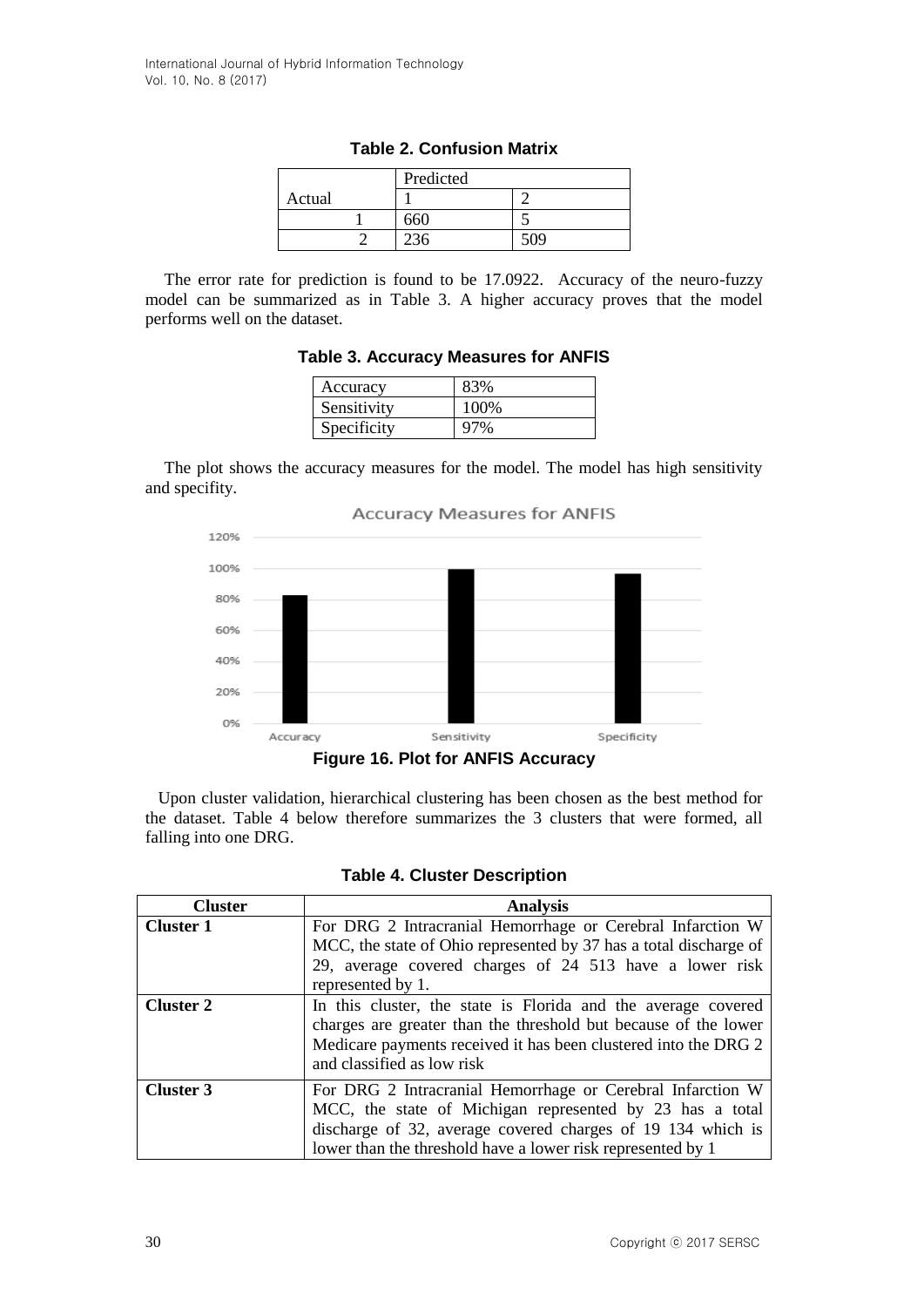#### **6. Conclusions and Future Work**

In this paper, ANFIS was implemented and various clustering techniques were explored on ANFIS results so as to identify unique and important patterns in Medicare payments data. Experiment results show that for the data, hierarchical clustering is the best. Effective clustering for administrative medical datasets, in this case the Medicare payments is crucial to the development of the healthcare domain since it goes a longer way in identifying useful patterns for assessing quality, costs, fraud and to a greater extend variability in the costs of DRGs. The dataset under consideration is a great limitation since useful attributes for prediction were unavailable. The size of the dataset is huge to be handled by mere computers but requires big data tools as Hadoop and Mapreduce or Scala. Future work therefore requires more meaningful prediction of yearly payments only if the dataset is added with features that further explain variability is costs. The work served as a basis for estimating inpatient charges for healthcare insurance providers. Big data applications serve as a necessity for the improvement and better application of the work considered.

#### **Acknowledgements**

The author Dr.N.Ch.S.N.Iyengar is thankful to Dr.P.Narasimha Reddy, Executive Director, SNIST and Dr.G.Viswanathan, Chancellor, VITU for their support and encouragement.

### **References**

.

- [1] T. Yi., M. Shi, W. Shang and J. Cao, Graded Medical Data Publishing Based on Clustering, **(2015)**, pp. 1647–1652.
- [2] B. Yahaya , R. Latip, A. Abdullah and M. Othman, Medical Data Simulation with Self-Adaptive Multi-Instance Broker in Hierarchical Cluster Grid Structure. **(2015)**. Accessed online from https://doi.org/10.1109/CASH.2014.24.
- [3] D. Thi, T. Huyen, L.H. Son and A. Drogoul, Semi-supervised fuzzy co-clustering for hospital-cost analysis from electronic medical records, **(2016)**, pp. 25–30.
- [4] R. Sharma, Medical Data Mining Using Different Classification and Clustering Techniques: A Critical Survey. Accessed online from https://doi.org/10.1109/CICT.(**2016**), pp.142.
- [5] M. Services, Medicare Fee-For Service Provider Utilization and Payment Data Inpatient Public Use File : A Methodological Overview **(2016)**.
- [6] T. Santhanam, Comparison of K-Means Clustering and Statistical Outliers in Reducing Medical Datasets, **(2014)**, pp. 1–6.
- [7] R. Paul, A. Sayed and L. Hoque, Clustering Medical Data to Predict the Likelihood of Diseases, **(2010)**, pp. 44–49.
- [8] M. Okuda, The change of the structure of patient satisfaction by waiting time, length of stay and hospital rebuilding in Japan, **(2015)**, 336–344, accessed from https://doi.org/10.1109/ICDMW.2015.238.
- [9] S. C. Morajkari and J. A. Laxminarayani, Threshold Based Similarity Clustering of Medical Data, **(2014)**, (978), pp. 591–595.
- [10] A.M. Mehar, A. Maeder, K. Matawie and A. Ginige, Blended Clustering for Health Data Mining, **(2010)**, pp. 130–137.
- [11] E. Mathematics, (n.d.), Possibilistic fuzzy c-means clustering on medical, (1), pp. 2–6.
- [12] A. Mahmood, K. Shi and S. Khatoon, Controlling In-patient Environment by Mining Sensor Data, **(2013)**, pp. 674–679.
- [13] S. Li, X. Zhou, H. Shi and Z. Zheng, An Efficient Clustering Method for Medical Data Applications, **(2012)**, pp. 133–138.
- [14] K. Lemke, A Predictive Model to Identify Patients at Risk of Unplanned 30-Day Acute Care Hospital Readmission, **(2013)**, accessed online from 551–556. https://doi.org/10.1109/ICHI.2013.86.
- [15] C. Klüver, Steering Clustering of Medical Data in a Self- Enforcing Network (SEN) with a Cue Validity Factor, **(2016)**.
- [16] S. Khanna, J. Boyle, N. Good, J. Lind and K. Zeitz, Time Based Clustering for Analyzing Acute Hospital Patient Flow, **(2012)**, pp. 5903–5906.
- [17] S. Khanmohammadi, N. Adibeig and S. Shanehbandy, An improved overlapping k-means clustering method for medical applications. Expert Systems with Applications, *67*, 12–18 **(2017)**, accessed online from https://doi.org/10.1016/j.eswa.2016.09.025.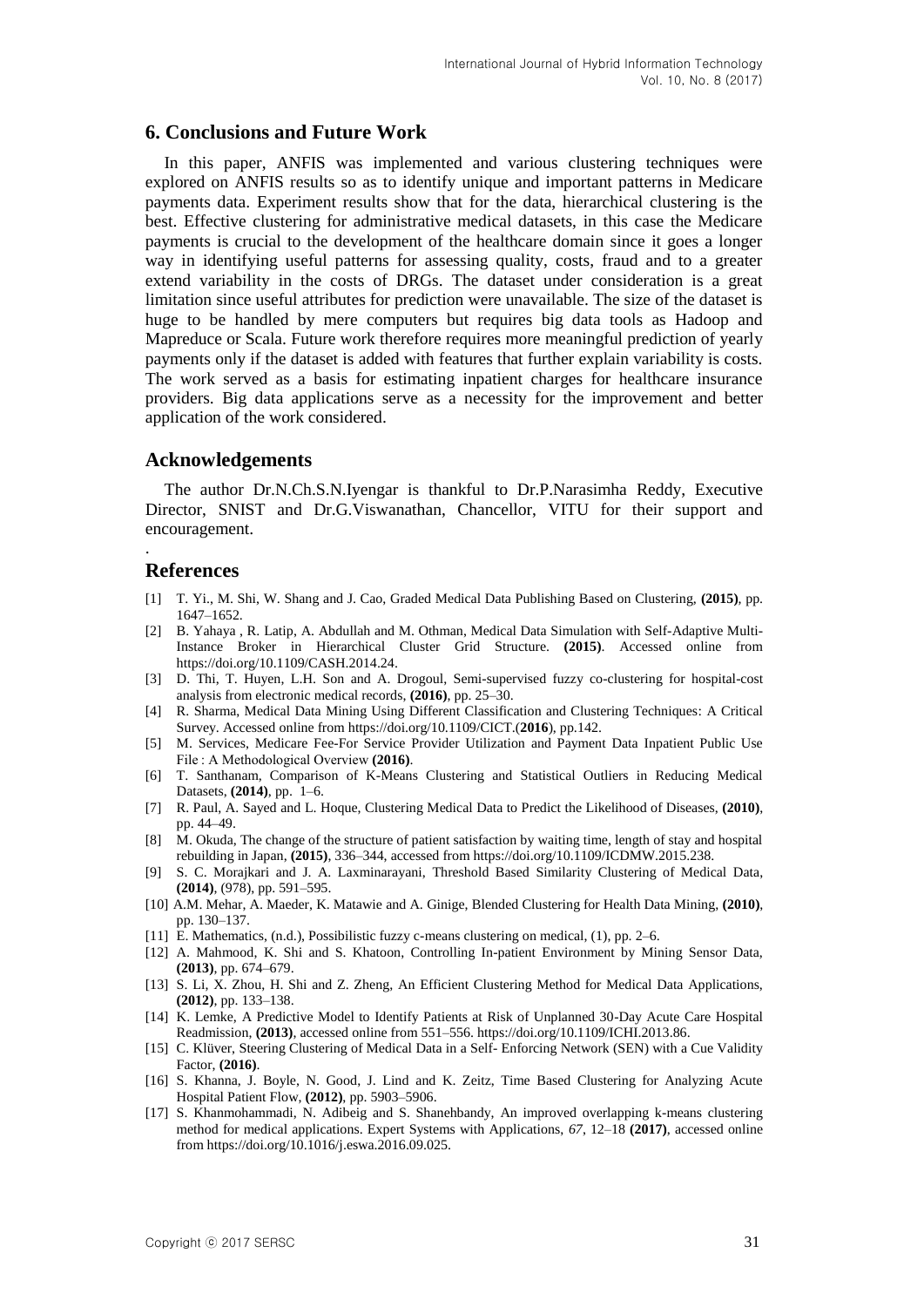International Journal of Hybrid Information Technology Vol. 10, No. 8 (2017)

- [18] TanviAnand, Rheka Pal and S.K. Dubey, Data Mining in Healthcare Informatics. Techniques and Applications, **(2016)**, pp. 4023–4029.
- [19] A.K. Hmood and B.C.M. Fung, Privacy-Preserving Medical Reports Publishing for Cluster Analysis **(2014)**.
- [20] P. Delias, M. Doumpos, E. Grigoroudis, P. Manolitzas and N. Matsatsinis, Knowledge-Based Systems supporting healthcare management decisions via robust clustering of event logs. Knowledge-Based Systems, **(2015)**, accessed online from https://doi.org/10.1016/j.knosys.2015.04.012, pp. 203–213
- [21] J.H. Chen, M. Alagappan, M.K. Goldstein, S. M Asch and R. B. Altman, International Journal of Medical Informatics Decaying relevance of clinical data towards future decisions in data-driven inpatient clinical order sets. International Journal of Medical Informatics*,* **(2017)**, pp. *102*, 71–79, accessed online from https://doi.org/10.1016/j.ijmedinf.2017.03.006.
- [22] T. Cerquitelli, S. Chiusano and X. Xiao, Exploiting clustering algorithms in a multiple-level fashion : A comparative study in the medical care scenario, **(2016)**, accessed online from https://doi.org/10.1016/j.eswa.2016.02.005.
- [23] M. Bhattacharya, D.Ehrenthal and H. Shatkay, ,Identifying Growth-Patterns in Children by Applying Cluster analysis to Electronic Medical Records, **(2014)**, pp. 348–352.

#### **Authors**



**Kerina Blessmore Chimwayi**, she did her B.Tech in Electronic Commerce from Harare Institute of Technology, Harare, Zimbabwe and is currently pursuing M.Tech in Computer Science & Engineering (with Specialization in Big Data Analytics) at VIT University, Vellore. Her research interests include Machine Learning, Deep Learning and Spatial Data Mining in Healthcare.



**Noorie Haris**, she did her B.tech in Computer Science and Engineering from MES College of Engineering, Kuttipuram, Kerala and is currently pursuing M.tech in Computer Science and Engineering with specialization in Big Data Analytics at VIT University, Vellore. Her research interests include advanced analytics using big data technologies.



**Ronnie D. Caytiles**, he had his Bachelor of Science in Computer Engineering- Western Institute of Technology, Iloilo City, Philippines, and Master of Science in Computer Science– Central Philippine University, Iloilo City, Philippines. He finished his Ph.D. in Multimedia Engineering, Hannam University, Daejeon, Korea. Currently, he serves as an Assistant Professor at Multimedia Engineering department, Hannam University, Daejeon, Korea. His research interests include Mobile Computing, Multimedia Communication, Information Technology Security, Ubiquitous Computing, Control and Automation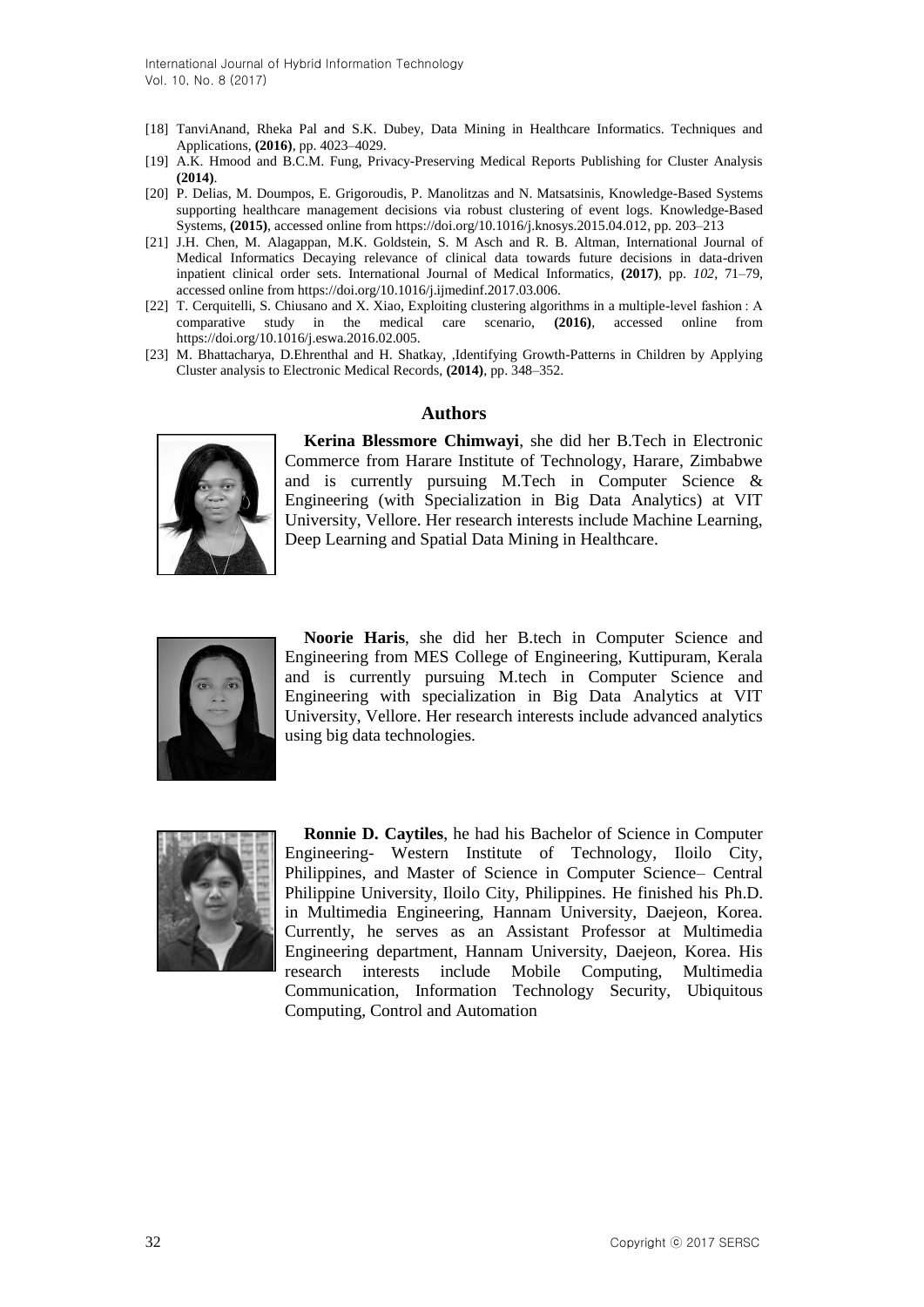

**N. Ch. S. N. Iyengar (b 1961)**, currently Professor, Information Technology, Sreenidhi Institute of Science (SNIST) and Technology, Yamnapet, Ghatkesr, Hyderabad-501301, Telengana, India He is a doctorate in both Applied Mathematics and Computer Science and Engineering. His research interests include Agent-Based Distributed Computing, Intelligent Computing, Network Security, Cloud Computing, Big Data Analytics and Fluid Mechanics. He had 32+ years of experience in teaching to B.Tech. and M.Tech students. He guided 12 Ph.Ds, 5 M.Phils and  $75 + M$ .Tech Projects apart from authoring several textbooks. He had 200+ research publications in reputed peer reviewed international journals along with students. He organized many conferences/workshops and continuing education programmes He served as Keynote speaker/ / Invited speaker //PCM/reviewer for many International conferences. He serves as a Editor in chief/Guest editor /Editorial board member for many international journals. He is the professional member of many bodies.